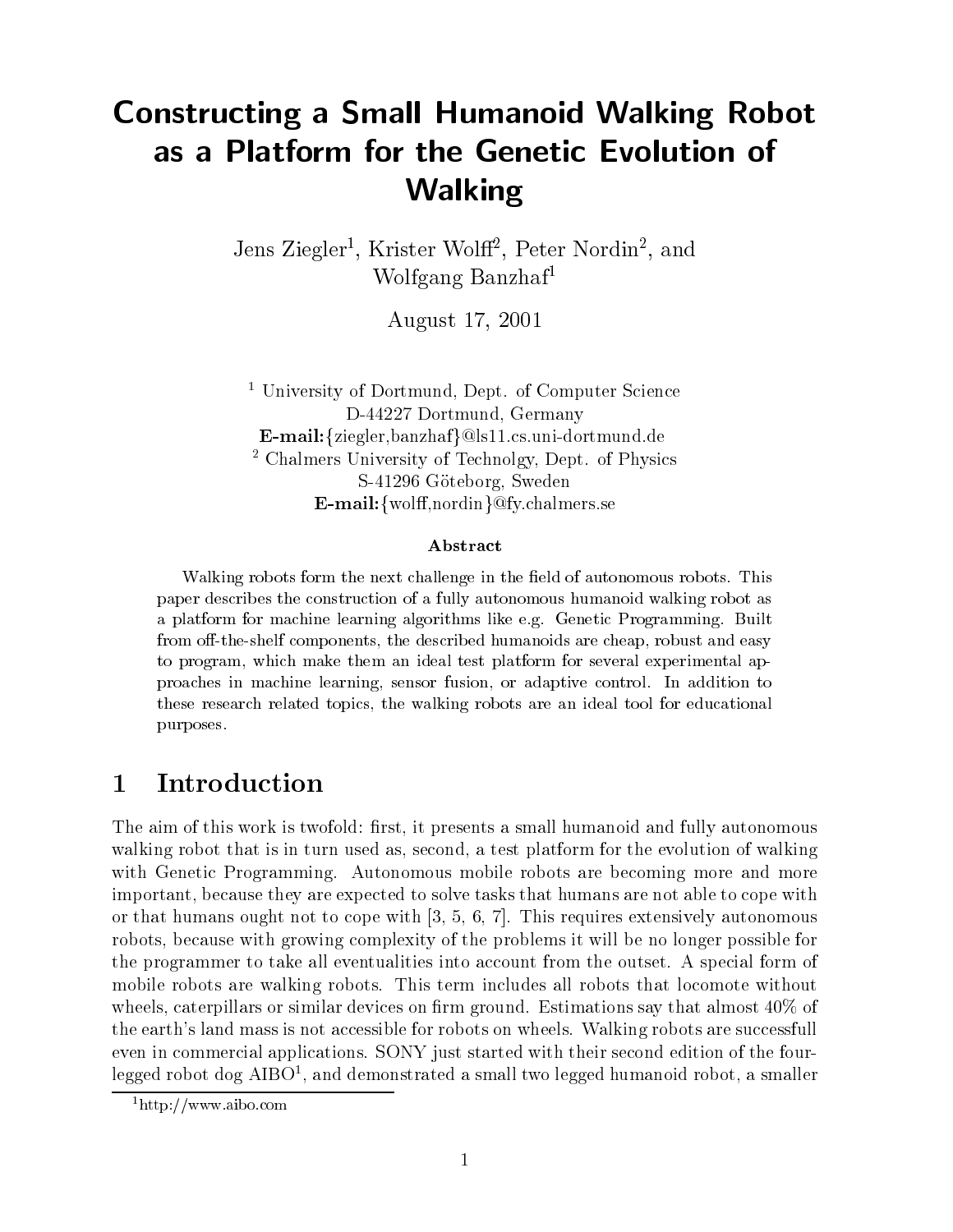version of the well known Honda P32 , that is ought to assist in nursing the elderly in the future.

The evolution of robot control programs has been the topic of recent publications. A general introduction into the concept of Genetic Programming can be found in [1, 2, 12]. Several applications of Genetic Programming (or, more generally, Evolutionary Algorithms) to the task of controlling autonomous robots are given in, e.g., [10, 11, 15, 16]. The evolution of crawling or walking robots can be found e.g. in [13, 17, 9]. Especially the field of walking robots becomes more and more important, a fact that recently lead to the constitution of a german national research program "Autonomes Laufen", that includes different research groups, from engineering to computer science and biology. For biological inspiration, gait patterns of stick insects have been analyzed to gain more detailed information on natural gait coordination algorithms  $[8]$ , that in turn has influences on the design of robust and fast walking gait patterns.

To evolve gait patterns or walking agents, one has to have a machine which does the walking: a robot. This leads to a general decision between two approaches: (1) using a real robot for the experiments, or (2) using a simulated robot. The pros and cons for each of the solutions cannot be listed here, since the literature would fill several book shelves. A short introduction into the discussion with additional references can be found in [4]. For our purposes, the real robot solution has been favored, for several reasons: (i) a real robot comes along with real world problems, not with artificial ones. (ii) The results of a machine learning technique like GP can impressively be demonstrated with a real walking robot, much more impressive than with e.g. plots of fitness values. (iii) the construction of a small humanoid robot under the constraints given in sect. 2 is a challenging task in itself, and thus worth of doing.

The following sections are devoted to the description of the hardware, firmware, and software components of the small humanoid walking robots ELVINA and ZORC.

### 2 Hardware

This section describes the hardware components of the robot, including actuators, skeletton, and sensors. The robot is about 35 cm high and weighs about 1.5 kg, if all necessary devices are mounted. This includes the camera, the controller, the batteries, etc.

### 2.1 Actuators

To stick with the idea of a robot as unexpensive as possible, all motors were selected from available standard servo motors. The motors are Hi-Tec<sup>3</sup> servos with the following specifications:

- HS-945 MG, with  $\omega = 0.16 sec/b0^{\circ}$  at 4.8 V and an output torque of 8.8kg  $\cdot$  cm at 4.8 V. Weight  $= 56g$
- HS-225 MG, with  $\omega = 0.14 sec/60^{\circ}$  at 4.8 V and an output torque of 3.9kg  $cm$  at 4.8 V. Weight  $= 32$ g

Two different types of motors were used because of different demands for different joints. The knee and ankle joint have to be very powerful and need the stronger motors. The

<sup>2</sup>http://www.honda.co.jp/english/technology/robot

<sup>3</sup>http://www.hitecrcd.com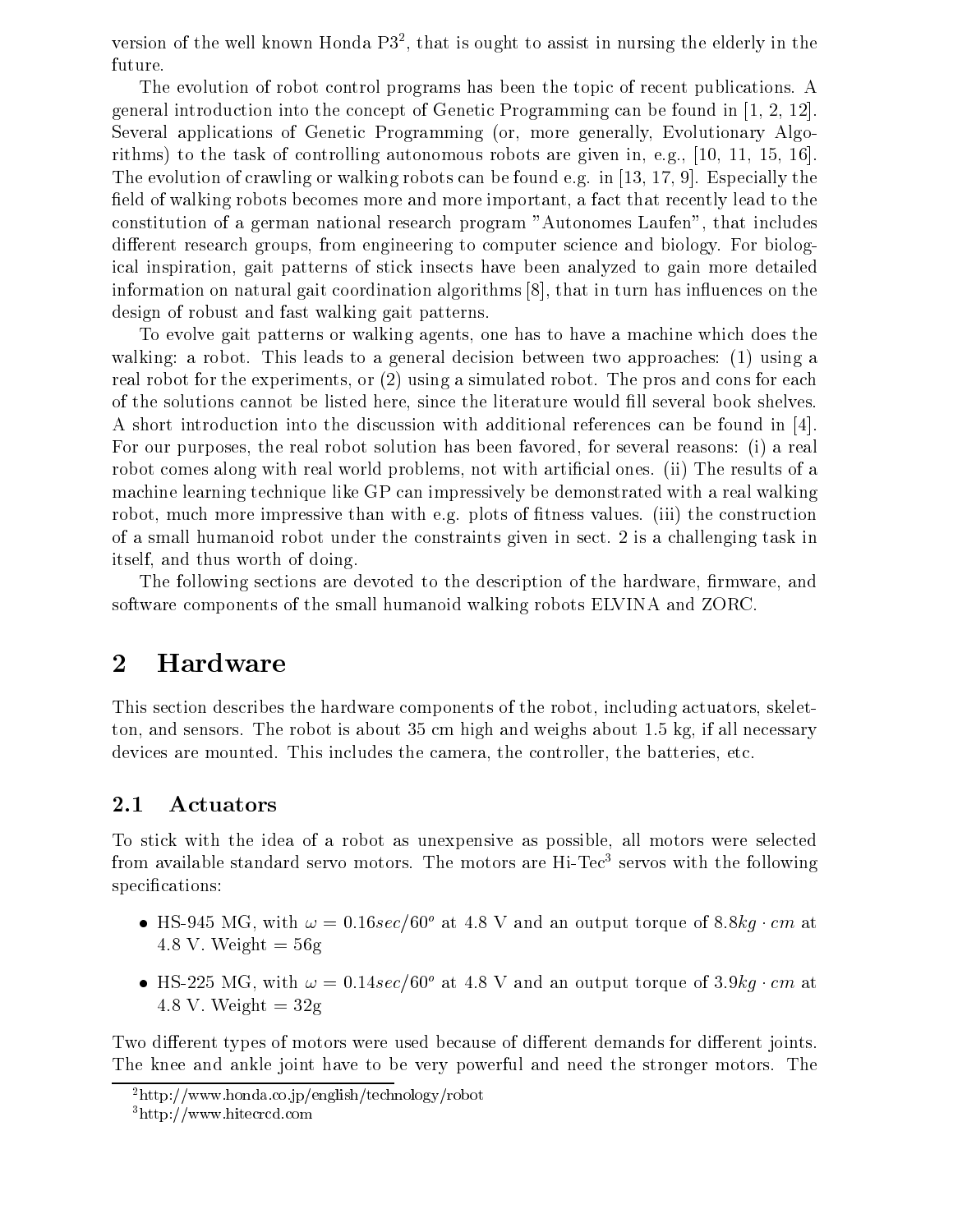

Figure 1: ZORC, standing autonomously on two legs.

arms and shoulder servos need not to be so powerful, so that these joints can be built from weaker and lighter servos.

The servos have a workspace according to their position on the robot. A servo that moves the arm forward and backward may have a  $180^{\circ}$  degree workspace, while the torso servo will have only 90° freedom. The exact dimensions of the workspace are defined in the **hardware description table (HDT)**, whose values are additionally influenced by the servo type (manufacturer, etc.). The HDT has to be cross-compiled before it is downloaded to the robot. Each servo can then be controlled by setting the nominal values for the angle. The nominal values lie in an intervall  $[0,\ldots, 256]$ , where 0 and 256 represent the minimum (maximum) angle, which ist given by the HDT. All intermediate angles are linearly interpolated in 256 steps. It is a useful feature of this type of motors that no effort (neither computationally nor with additional sensors) has to be spent to control the angle. All servos have an integrated controller (normally a P-controller) and autonomously adjust the necessary torques to keep the angle as close as possible to the desired value. This, on the other hand, leads to an almost unlimited need for electrical current, should the servo be prevented to reach the desired value, either by an awkward conguration of the limbs or by a hardware restriction (collision). The digital control circuits and the power supply circuits therefore have to be separated, to avoid uncontrolled impulses on control lines.

### 2.2 Skeleton

The skeleton of the robot is made of 5mm thick PVC material that is easy to cut and grind. It is, additionally, light and rugged. All plastic parts are connected via the servos, so that servos and plastic together form the skeletton of the robot. A picture of the robot can be seen in fig. 1. To keep with the human model, all dimensions of the parts were specially designed. The length of the upper leg equals almost the length of the lower leg, which is the natural ratio of a human leg. The length of the upper body is amost the same as the length of the legs and the center of gravity of the fully equipped robot lies slightly above the center of rotation of the torso. These ratios all mirror the dimensions of a human body, so that it really can be seen as a simplied scaled version. The form of the legs can be seen in detail in fig. 2.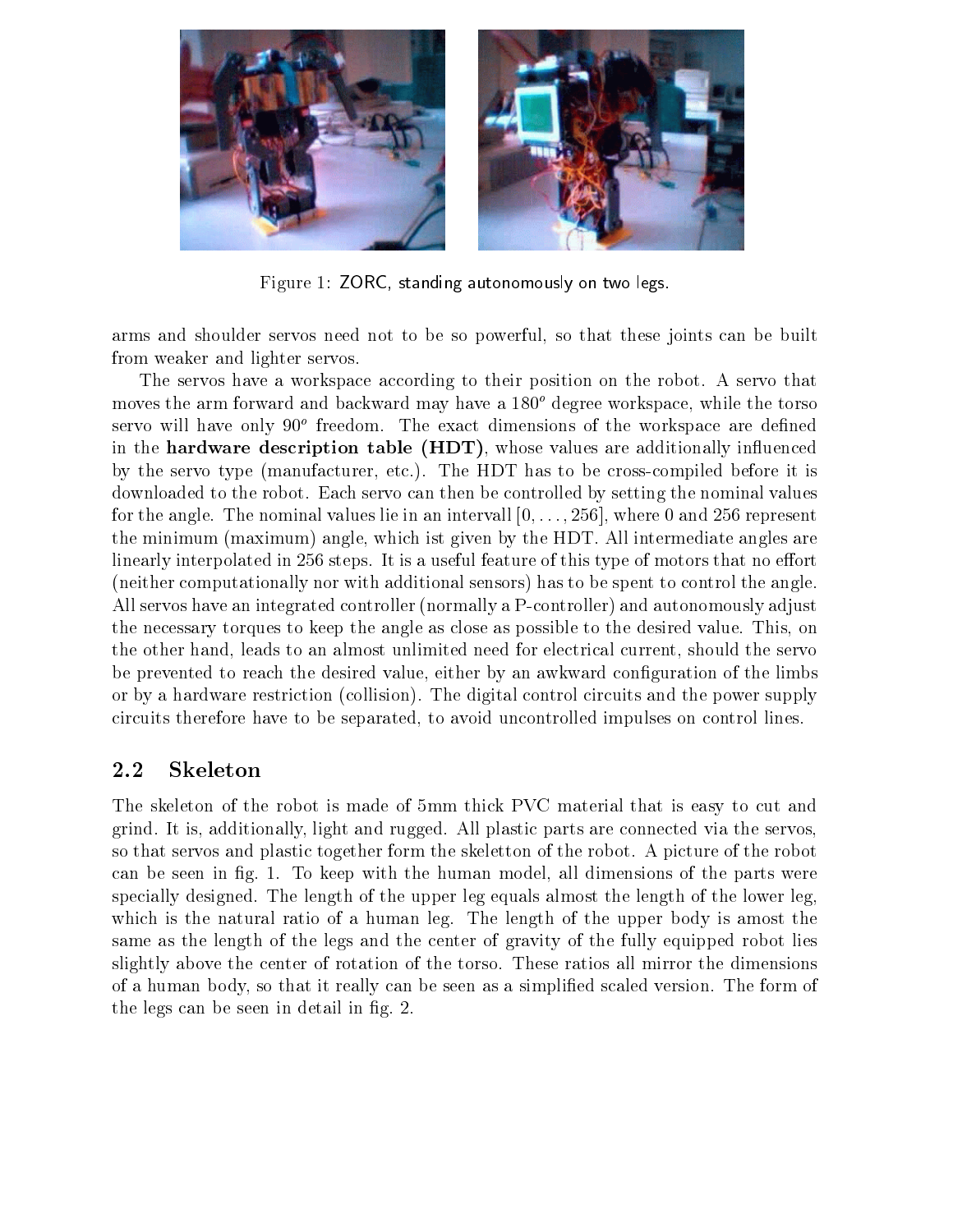

Figure 2: RIGHT: Detailed view of the construction of the legs. LEFT: The CMOS camara of the robots.

### 2.3 Sensors

The robot is equipped with a color CMOS camera (see fig. 2) that can be mounted on the head. Data from the camera can directly be sent to the controller. The controller (explained in detail in sect. 3) is able to process up to three frames per second, a framerate that drops if the image processing routines get more precise. It is therefore necessary to keep a good balance between necessary computational effort to evaluate sensor input and the more essential calculation of motions. It is possible to add more sensors to the robot (e.g. infrared distance sensors), but the robot does not have them in the actual version.

### 3 **Controller**

The humanoid has the EyeBot  $M<sup>34</sup>$  controller on-board, mounted as a backpack. Some of the main features of the controller may be given here:

- 25MHz 32bit Controller (Motorola 68332)
- $\bullet$  large graphics LCD (128x04 pixels)
- $\bullet$  1 parallel port, 2 serial ports, 8 digital inputs, 8 digital outputs, 8 analog inputs
- $\bullet$  battery level indication
- $\bullet$  4 input buttons

A picture of the back mounted controller can be seen in g. 3. The controller can be connected to a PC/Workstation via the serial interface. This type of connection allows a speed of up to 128 kBit/s. It is possible to mount a wireless data link, so that the robot is not affected by cables. Due to the fact that the serial link is only necessary for downloading programms, ELVINA and ZORC don't have a wireless connection. to the host computer. The programmes can be developed offline on the host computer and, after a cross compillation, can be downloaded in a special format to the robot controller. The push buttons onboard the controller allow to have a simple user interface for the programs running onboard the controller.

<sup>4</sup>Available via http://www.joker-robotics.com. A website with all features of the EyeBot MK3 is http://www.ee.uwa.edu.au/ braunl/eyebot/extra/features.txt.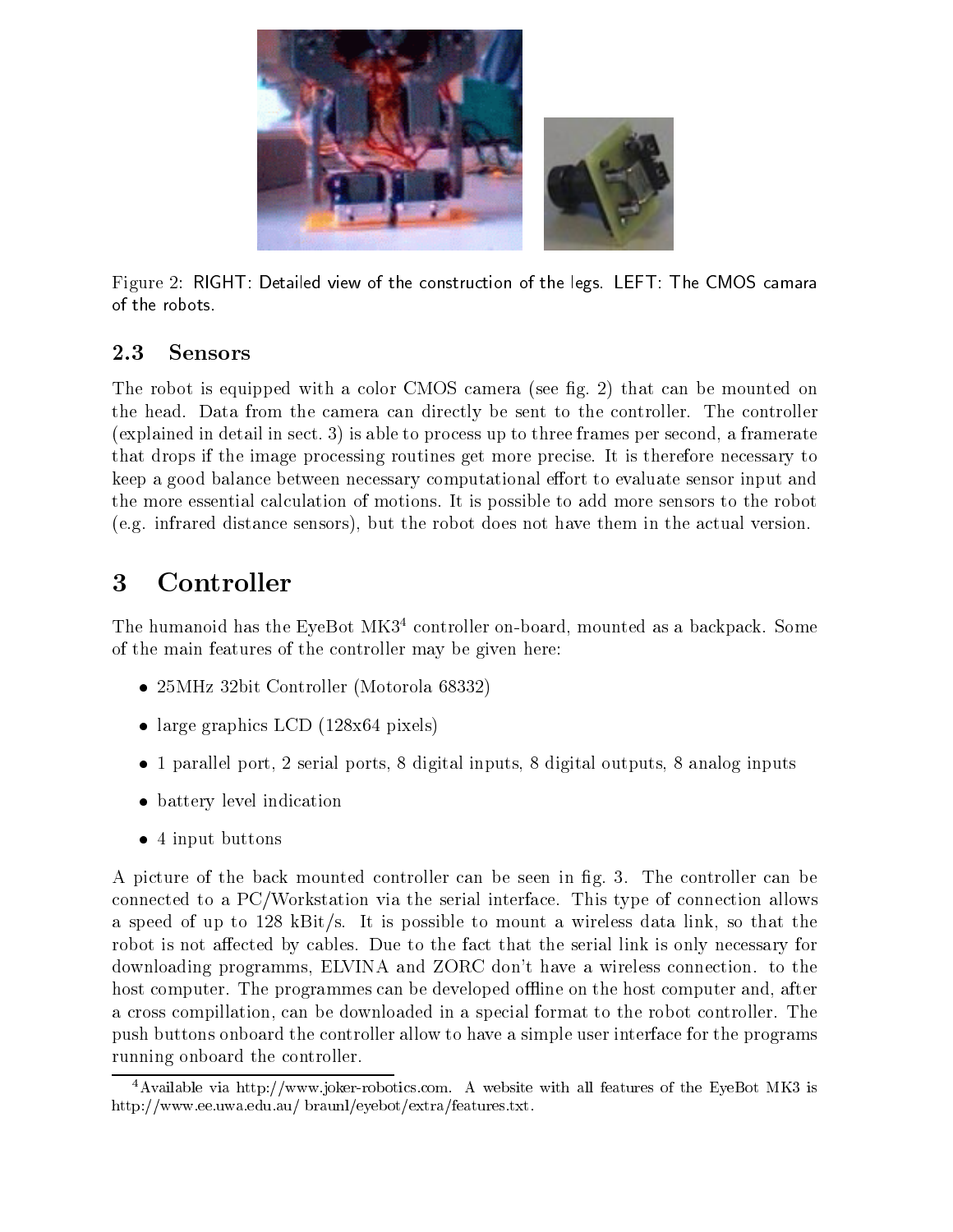

Figure 3: The controller, mounted on the back of ZORC.

## 4 Evolution of Motions

Programming and control of humanoid robots is difficult, because of the high dimensionality of the movements and the complex sensory and motor limitations, let alone the various uncertanties that arise during the operation. Our approach of machine learning does not imply that the evolved controllers depend on specic information on the robot morphology such as certain lengths, masses or distances. On the contrary, it is one of the main goals of this work to make the evolution of robot controllers as independent as possible from morphology related information. This is the opposite of a usual engineering approach, that crucially depends on exact information about masses, lengths and inertia tensors in order to construct tra jectory based movements of robots, which is computationally expensive and slow. If a robot controller uses information of the kinematic model to solve its control task  $-e.g.$  to compute an inverse transformation in order to calculate the joint angles of a robot arm consisting of rotational joints from a given position of the TCP *(tool center point)* in world coordinates— the correctness of the calculation depends on unchanged parameters of the hardware, either real or simulated. It is in fact a hard task to reach a sufficient stiffness of the involved hardware (gears, joints, and bodies) to comply with the computed values. If, like it is the case with the used servo motors, the accuracy of the absolute positioning of the motors decreases with operating time or a joint looses the ability to reach certain positions, then the outcome of the inverse transformation which depends on the correct mathematical model is useless. Additionally, the algorithm for the inverse transformation is correct only for a single robot. So, in our case, morphology-related information, although available in principle, will not be used. Another new approach [14] uses imitation to control the movements of a humanoid robot, again in order to avoid the inflexible trajectory based control.

### 4.1 From single joint motions to walking

A first step toward control of movements of a legged robot is to move the single joints according to a desired movement of more complex parts of the robot, e.g. a limb. This partial movements of all involved joints obviously depend on the desired behavior of the whole (e.g. swing or stance phase of a single leg) and have to be coordinated and synchronized in order to get the desired motion. The movements of joints are caused by actuators that, basically, apply a torque to two or more connected rigid bodies. Thus, describing a movement of a leg of a robot requires to give the time dependent values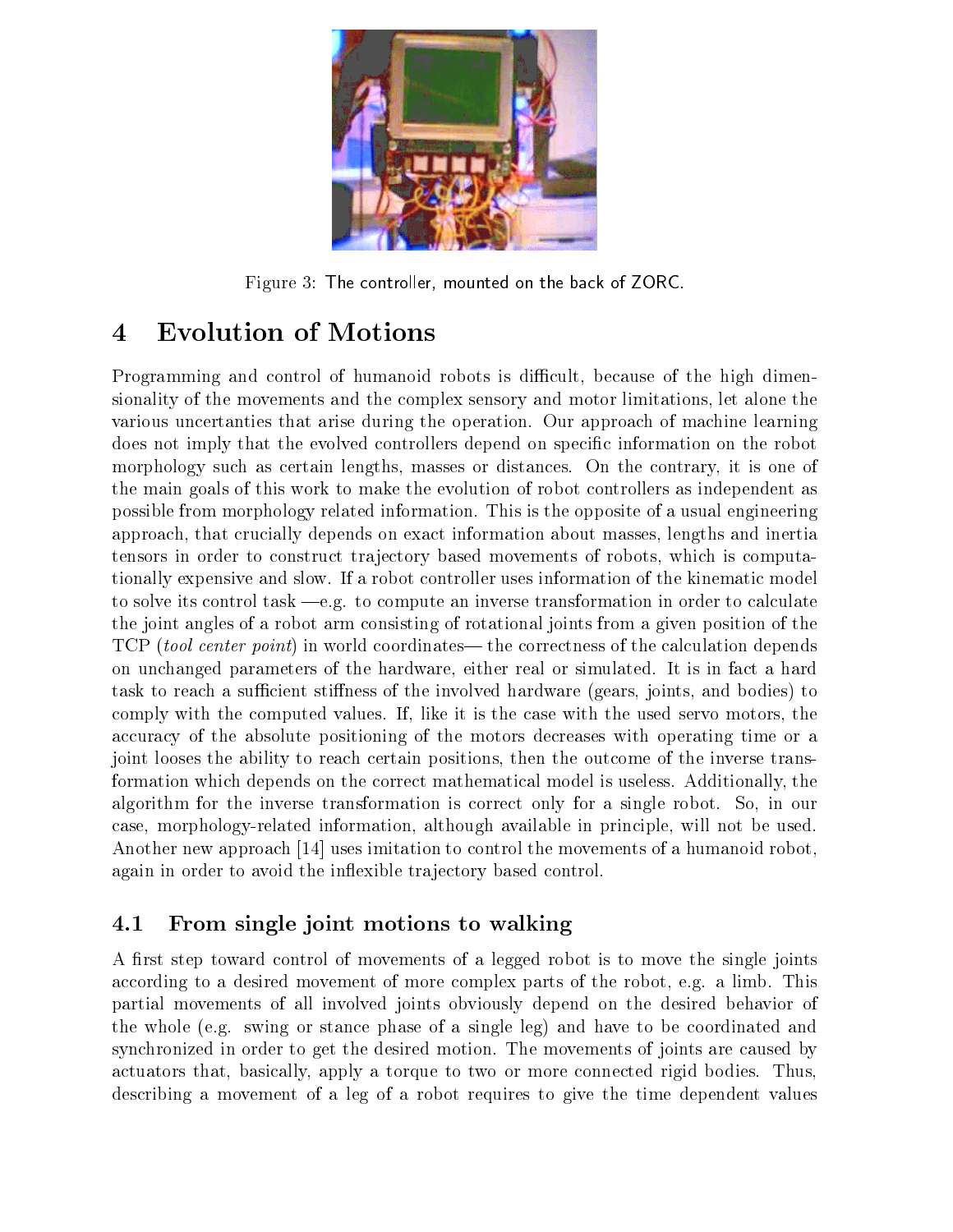

Figure 4: ZORC, doing a small step with his right leg.

of the acting torques for each involved joint during the motion. Most robot languages encapsulate the necessary torques and require only a nominal value for either angle or translation length of the motor.

Coordinating the movement results in the necessity to give a time series of motive forces or nominal angles for each joint of the leg, which sums up to 4 joints for a single leg and an overall of 13 joints for the small humanoid walker at each discrete timestep <sup>t</sup> during the motion.

## 4.2 The Genetic Programming System

Controlling the movement of a robot leg requires a sequence of instructions for each joint of the leg. This sequence has to be coordinated in time to achieve the desired movement in sufficient quality. The Genetic Programming system now has to fulfill certain requirements:

- $\bullet$  The structure of the individual has to be interpreted as a robot control program.
- $\bullet$  Therefore it is necessary to have operations in the global operator set that allow to control motors by (i) adressing them and (ii) assinging a nominal value. This value can either be a moment or an angle and depends of the implemented firmware (drivers).
- $\bullet$  The quality of the executed individual has to be measured and fed back into the  $\bullet$ algorithm.

The fitness of an individual can then be seen as the sum of squared differences between a certain point of the robot and an a priori defined ideal trajectory, that e.g. describes the desired movement of this special point in space and time. The quality of a movement can be measured as the sum of squared differences between sample points and the nominal value. The motion of the observed points are sampled with a given frequency  $\omega$ , so that  $f$  is the internal contract of  $f$ 

$$
f(x) = \sum_{i=0}^{t_{end}\omega} \left(x(i) - \overline{x}(i)\right)^2, \tag{1}
$$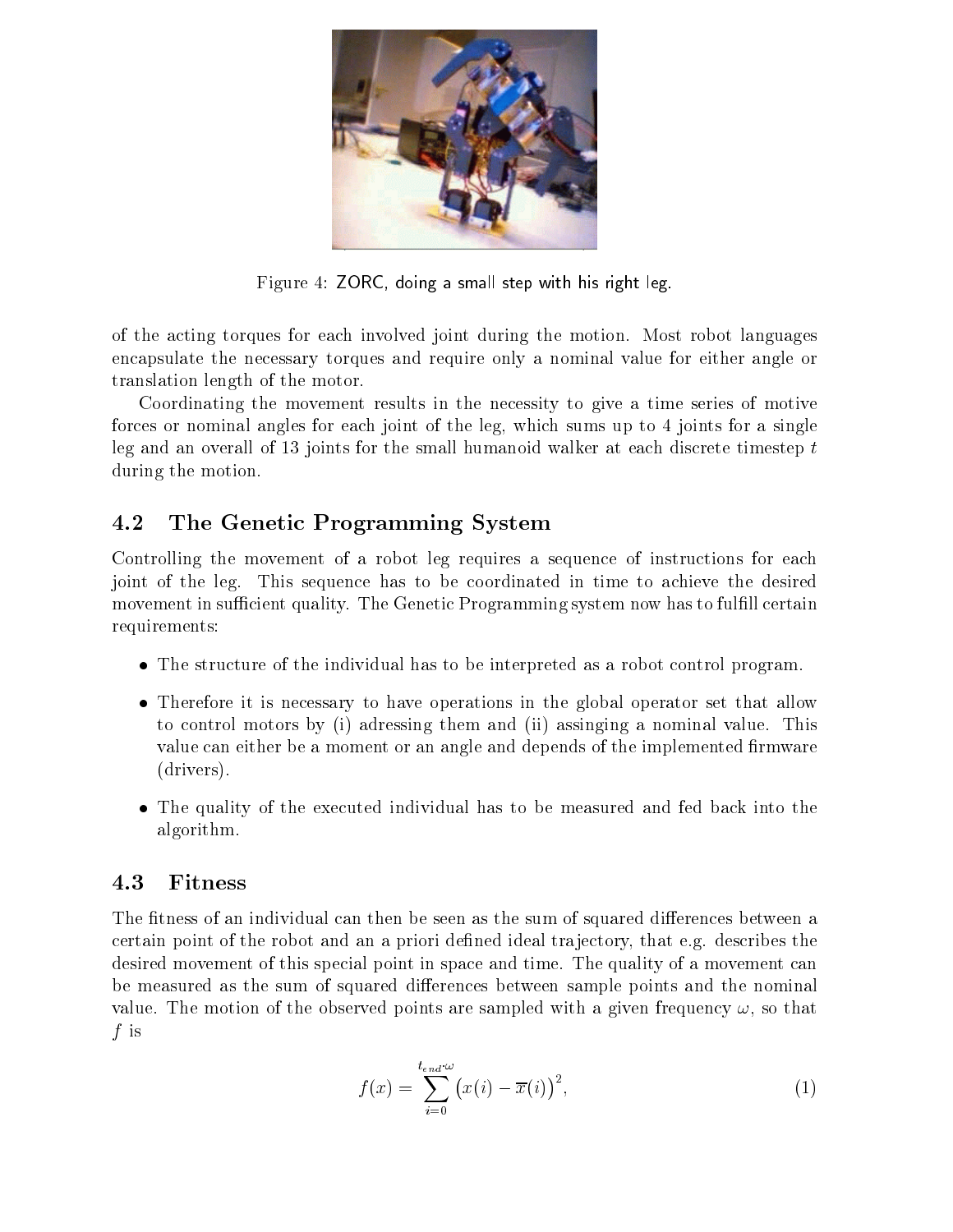

Figure 5: Top view of ZORC.

where  $\overline{x}(i)$ ,  $x(i)$  are the values (positions) of the observed point (the nominal position) at time  $t = i/\omega$ . The motion of the robot can for example be measured by a top mounted camera (a view of the camera can be seen in g. 5), or, to get the position and orientation of the robot in 3D coordinates, with two cameras. The camera(s) sends the frames to a special graphics routine that extracts the position of the robot in world coordinates. The difference between the robot and the nominal position can then be determined exactly. It is possible in principle to measure the movements of the robot with other devices (e.g. in [9], the robot tows a computer mouse to measure the motion on a 2D plane), but a noninterfering method is to favor here, because an additional device might have unpredictable influence on the stability of an upright standing legged robot. The fitness function (1) is a straightforward way of measuring the quality of a control program. There are many additional properties of the robot's behavior that can be used to calculate the fitness, like energy consumption, step height, body movement, etc.

It has proven in preliminary experiments that to speed up the evolution it is useful to abort the execution of a walking program in an early stage of the evaluation when its intermediate fitness values exceed a certain threshold. This prevents the GP algorithm to spend too much time in evaluating individuals that probably have poor quality.

## 5 Links

A collection of photos and movies of ZORC can be found on the web. A first official 100cm-run-contest between ZORC and ELVINA took place at the Harenberg Center, Dortmund in January 2001.

- http://ls11-www.informatik.uni-dortmund.de/people/ziegler/robotics.html
- http://mini-dortmund.de/people/ziedler/people/ziegler/Zorc-Gehend.de/people/ziegler/Zorc-Gehender/Zorc-Gehende
- http://ls11-www.informatik.uni-dortmund.de/people/ziegler/ZORC-Stehen02.avi

#### 6 6 Discussion and Outlook

This paper describes in detail the construction of a small humanoid walking robot. It is fully autonomous, equipped with servo motors and a color camera. The robots are designed to allow easy experiments with machine learnig algorithms like Genetic Programming to evolve control programs that will enable the robot to learn to walk. An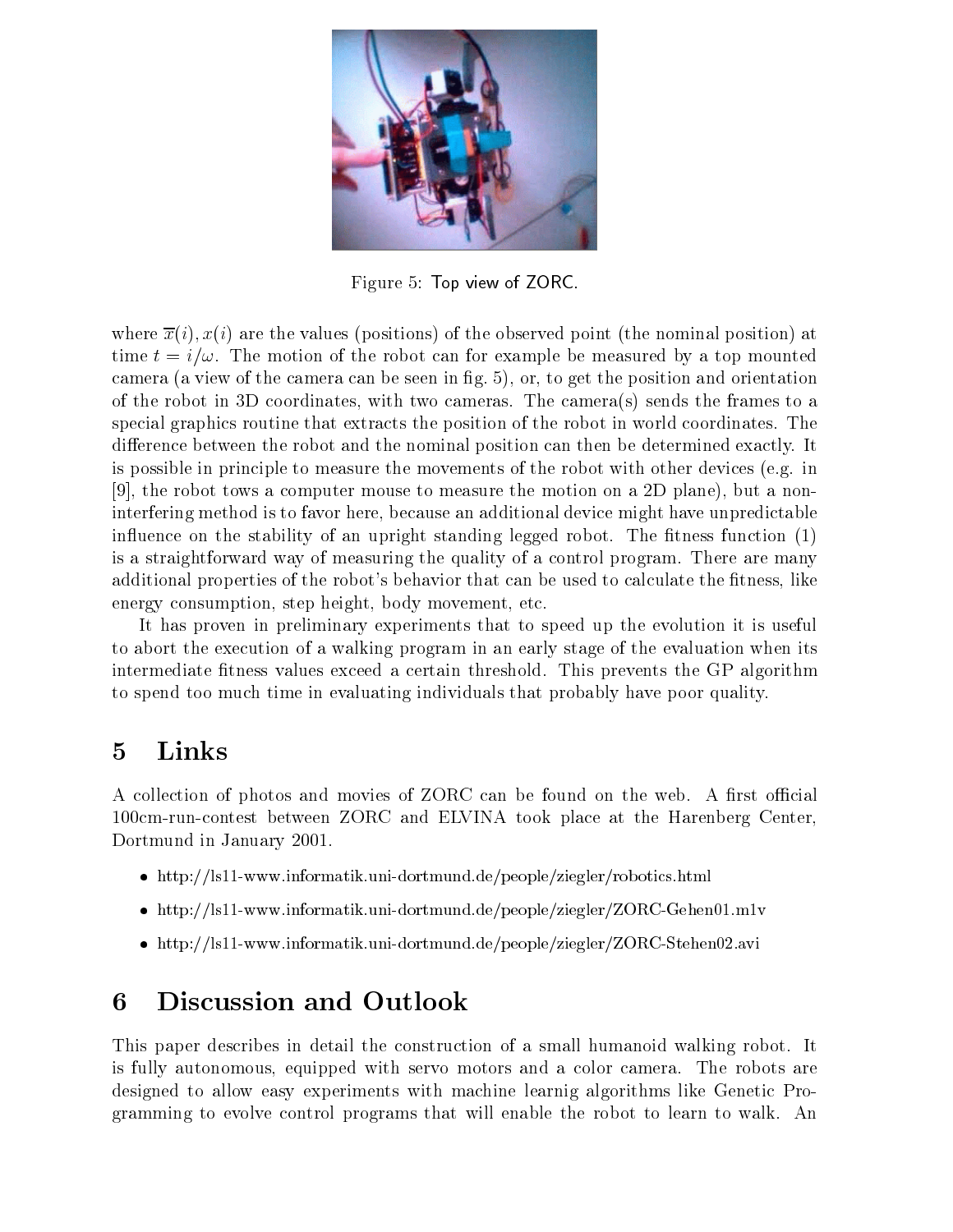experimental setup is presented that will be used in future work to examine the possibilities of the evolution of locomotive behaviors without any internal model or representation of the real machine.

## Acknowledgements

This project is supported by the Deutsche Forschungsgemeinschaft (DFG), under grant Ba 1042/6-1, and is partly funded by the DAAD (Deutscher Akademischer Austauschdienst).

## References

- [1] P. J. Angeline. Genetic programming and emergent intelligence. In K. E. Kinnear, Jr., editor, Advances in Genetic Programming, chapter 4, pages 75–98. MIT Press, 1994.
- [2] W. Banzhaf, P. Nordin, R. E. Keller, and F. D. Francone. *Genetic Programming*  $-$ An Introduction; On the Automatic Evolution of Computer Programs and its Applications. Morgan Kaufmann, dpunkt.verlag, 1998.
- [3] V. Braitenberg. Vehicles: experiments in synthetic psychology. MIT Press, 1984.
- [4] R. Brooks. Artificial life and real robots. In *European Conference on Artificial Life.* pages  $3-10$ , 1992.
- [5] R. A. Brooks. A robust layered control system for a mobile robot. IEEE Journal of Robotics and Automation,  $1:253-262$ , 1988.
- [6] R. A. Brooks. New approaches to robotics.  $Science$ ,  $253:1227 1232$ , 1991.
- [7] R. A. Brooks. Coherent behavior of many adaptive processes. In D. Cliff, P. Husbands, J.-A. Meyer, and S.W. Wilson, editors, From Animals to Animats 3: Proceedings of The Third International Conference on Simulation of Adaptive Behavior, pages 22–29. MIT Press/Bradford Books, 1994.
- [8] H. Cruse. Coordination of leg movement in walking animals. In From animals to animats. Intl. Conf. on Simulation of Adaptive Behavior, pages  $105{-}119$ , 1991.
- [9] P. Dittrich, A. Burgel, and W. Banzhaf. Learning to control a robot with random morphology. In Proceedings Evo-Robot-98, P. Husbands and J.-A. Meyer, Eds., pages 165{178, 1998.
- [10] J. J. Grefenstette and A. C. Schultz. An evolutionary approach to learning in robots. In Machine Learning Workshop on Robot Learning, New Brunswick, NJ, 1994.
- [11] L. Gritz and J. K. Hahn. Genetic programming evolution of controllers for 3-D character animation. In J. R. Koza, K. Deb, M. Dorigo, D. B. Fogel, M. Garzon, H. Iba, and R. L. Riolo, editors, Genetic Programming 1997: Proceedings of the Second Annual Conference, pages 139–146, Stanford University, CA, USA, 13-16 July 1997. Morgan Kaufmann.
- [12] J. R. Koza. Genetic Programming. MIT Press, Cambridge, MA, 1992.